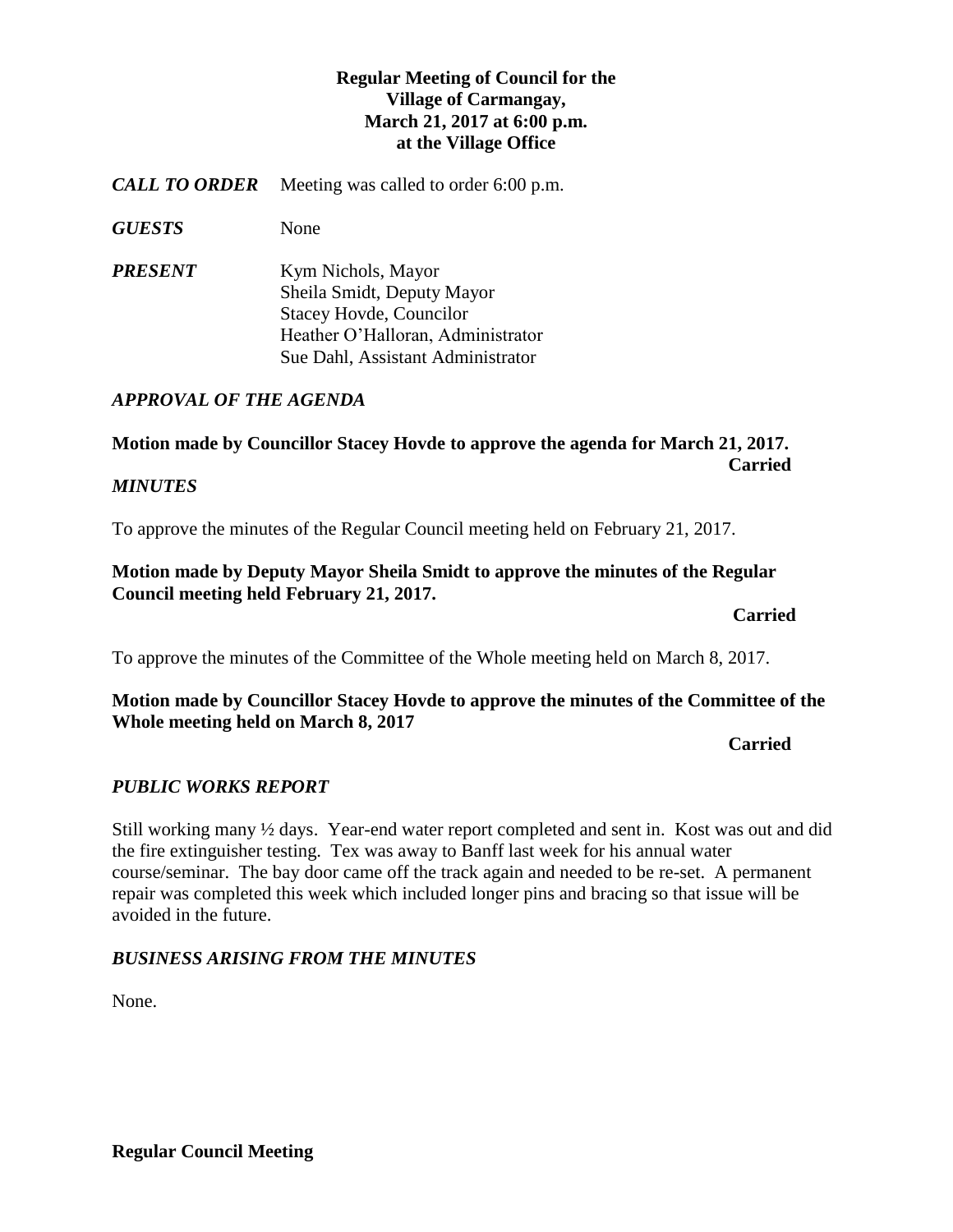## *ADMINISTRATOR REPORT*

The office furnace required a new vent motor installed. Total cost with labor was \$594. A visitor to the office was Andrea Hook, constituency outreach assistant of MP, Martin Shields. Told her about key events that take place in Carmangay. Also discussed our frustration with the provincial government in regards to their decision to allocate the funds of the New Building Canada Fund to provincially owned projects as well as directly to the province's deficit. This decision results in \$900 million of lost funding opportunities for municipal infrastructure. This is disappointing as presently Alberta continues to have a \$26 Billion dollar municipal infrastructure deficit. As the Building Canada Fund agreement was signed by the previous federal Conservative government this enables the province to determine which projects will be funded through this envelope.

Dust abatement has been arranged with Vulcan County. We have asked that Pacific Avenue be done from Carman Street to George Street AND Carman Street be done from Grand Avenue to Prairie Avenue as we did have a number of complaints about the dust on Carman Street last year. We will have to pay for the materials required but the County will not charge for the labor or the equipment needed to put the dust abatement chemical down.

We've dealt with some dog issues in the Village (barking and running at large).

The new hydrant at Elmore and Prairie is damaged, DMT Mechanical has been called to repair it. Jessie Chapple from Scase was here for a couple of days to work on the Villages financials. Started the planning with public works for the landscaping on the boulevards on Elmore Street this spring. Asked to make sure we have enough top soil and decent quality grass seed so work can begin on this by mid-April, weather permitting.

Reminder to Council – communications meeting on March 30 – 6 pm at the Vulcan Lodge Hall. We are in the final stages of compiling the list of properties for the tax arrears list. At this point, there are five properties to go on the list, but that number could come down as the March  $31<sup>st</sup>$ deadline approaches.

Census questionnaire to go out the week of May  $1<sup>st</sup>$  with a return date of no later than May  $19<sup>th</sup>$ . Questionnaire will ask for physical location of residence, # of occupants, age range, gender & emergency contact info of resident. Questionnaires that are returned will be tracked and ones not received will be followed up with a phone call or personal visit to the residence to get the required info.

The village has received their 2017 Property Tax Requisition from the provincial government. The amount owing for this requisition this year is \$47,403.00. The village has also received correspondence from the Provincial Government in regards to the grant amounts that will be available to us this year once our final applications have been submitted.

# *FINANCIAL REPORTS*

Approval for accounts payable for February 2017.

Approval of monthly statement for February 2017.

## **Motion made by Councillor Stacey Hovde to accept the financial reports for February 2017.**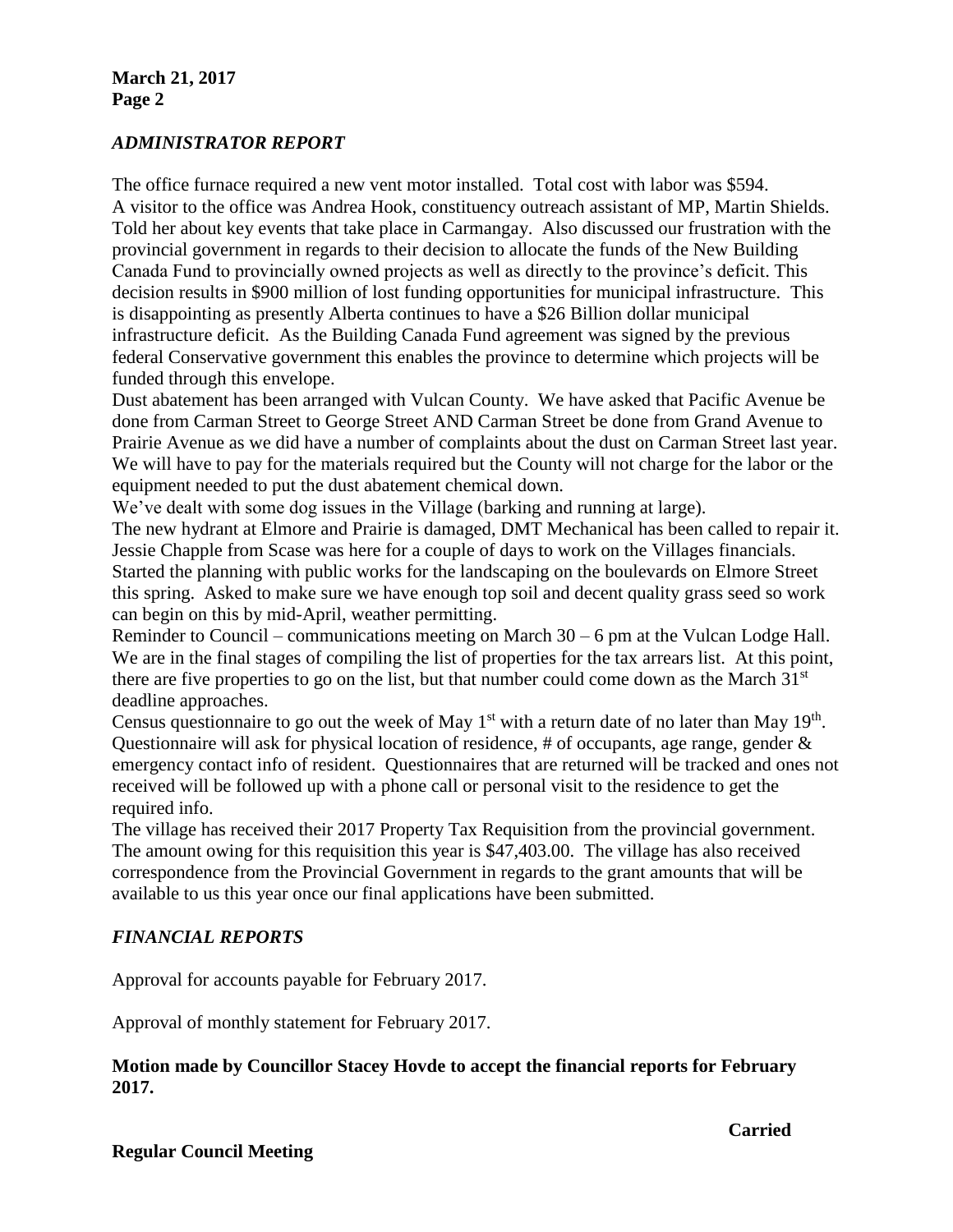#### **March 21, 2017 Page 3**

### *NEW BUSINESS*

a) EDF Funding – EDF has pledged \$10,000 for permanently mounting the blade. After discussion, council decided they need more time to figure out their options.

b) Blade Questionnaire – discussion held on questionnaire questions. Councillor Hovde requested to look at the contract signed regarding the blade in Oct.2014 prior to drafting questionnaire.

#### **Motion made by Councillor Stacey Hovde to table for further information**

**Carried.**

c) Library Board Member – Judie Dahl has been accepted as the new board member.

#### **Motion made by Councillor Stacey Hovde to accept new board member.**

d) Tablets & programs – Sheila inquired about councilors getting tablets supplied by Village. MSI operating grant could cover the cost. May consider after the next election.

#### **Motion made by Deputy Mayor Sheila Smidt to table until a later date.**

e) Metercor/Itron Agreement – New water meter reading software is necessary and these agreements must be signed prior to receiving the new software.

#### **Motion made by Councillor Stacey Hovde to sign the agreements.**

**Carried.**

f) Budget Dates  $-$  April 4<sup>th</sup>  $-$  9:30 am - April  $26<sup>th</sup> - 9:30$  am (tentative)

g) Policy Review - #6 – Water and Sewer Installation Policy

#### **Motion made by Councillor Stacey Hovde to approve policy as read.**

**Carried.**

Policy #7 – Tree Replacement and Removal Policy

#### **Motion made by Deputy Mayor Sheila Smidt to approve this policy as read. Carried.**

h) SouthGrow Initiative – SouthGrow has hired a contractor to do an analysis of Broadband. On March 29<sup>th</sup>, she is coming here. Sheila suggested putting something on the Village Facebook page with a link to the questionnaire and inviting people to the office to meet the contractor and answer questions.

# **Carried.**

**Carried.**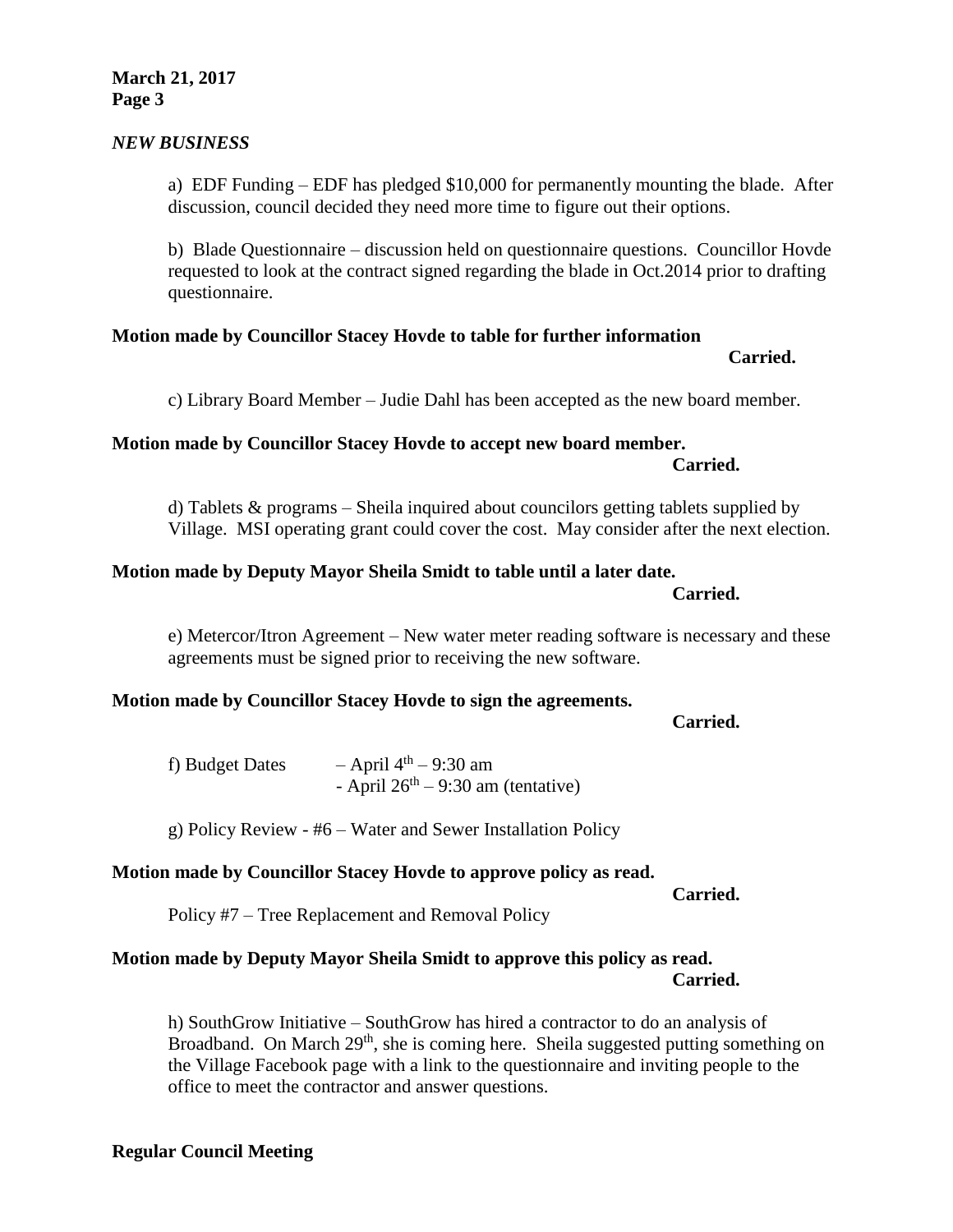**March 21, 2017 Page 4**

#### *REPORTS*

**a) ORRSC** No report

#### **b) MARQUIS**

Mark from Munton and Co. – chartered accountants – presented the audit of Marquis Foundation. All financials were presented in the accepted accounting format and all categories were balanced. Open house at Peter Dawson Lodge was March 22. There were many visitors over the 2 hours. Hope is that some of those visitors will want to make PDL their home. Lots of activities organized by Leanne, the resident care coordinator. More policies were reviewed and updated. Suggestions that 2 small rooms be joined together with a door between providing a sitting/sleeping unit for couples or people who want more space and wish to pay extra. Also,  $7<sup>th</sup>$  month free to new tenants. Longtime residents may object but the response would be that without new residents the rent will need to be increased.

#### **c) VULCAN DISTRICT SOLID WASTE**

No report

#### **d) CARMANGAY AND DISTRICT LIBRARY BOARD**

Four library trustees attended Southern Alberta Library Conference at the Lethbridge Lodge. The Vulcan County Library Board generously paid all expenses. There were many good training sessions by Muni-Affairs and presentations by libraries sharing their successes for fundraising and increasing memberships. Carmangay Library Board and Staff are busy gathering information for the plan of service required by Muni-Affairs and the Library Act. We should have all the info compiled by April  $30<sup>th</sup>$ . New board member, Judie Dahl was welcomed by all. Fundraising going on for flooring and help with moving the books. Sheila's meeting in Barons is gathering info. CAO of Barons will suggest to one of their councilors to attend our library meetings. Rita has sent a letter to the Hutterites for funding and for a board member. A motion was made to purchase and plant a Granny Smith apple tree in commemoration of Ruth Smith's passing.

#### **e) SUBDIVISION APPEAL BOARD**

Denny And Wendy Johnson mobile home development – March 28 – Sheila recused herself as the Summerland Colony is the appellant in this case.

#### **f) FCSS**

Letter from Derek Stamp – Rockyview Benefits – outlining the impact of employee benefits being considered taxable income by Federal Government. He is asking that letters be sent to our MP and Minister of Finance. This could add another \$1300/year to our tax burden. Go to [www.don'ttaxmyhealthbenefits.ca](http://www.don) Rowan House woman's shelter is actively campaigning for male role models, community leaders, to partner in presentations supporting women who experience domestic violence to create a shift away from abuse and intimidation. Women's Conference at the Lodge Hall on April 21/17 – 9:30am to 3:30pm.

#### **Regular Council Meeting**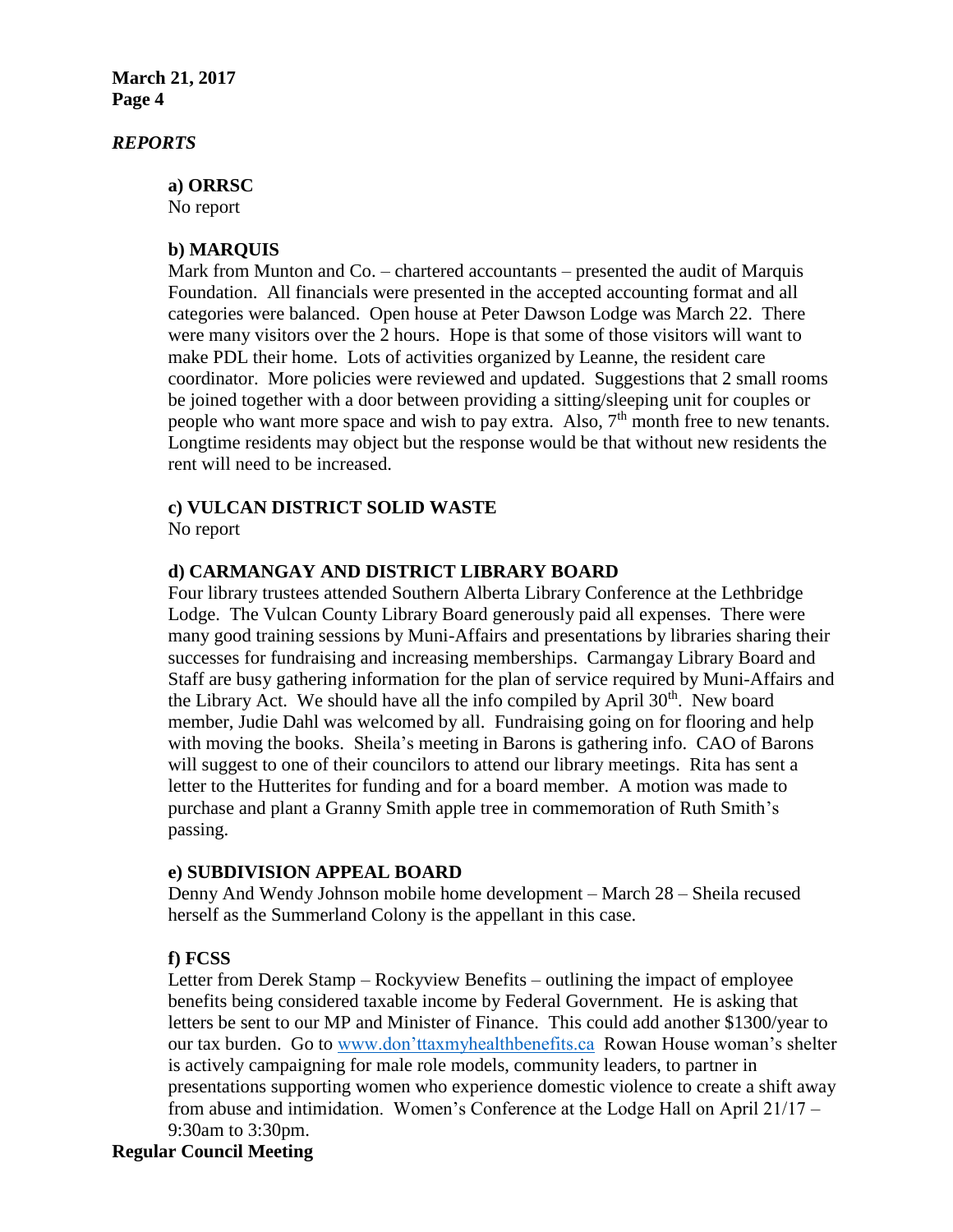**g) HALL BOARD**

No report

#### **h) SOUTHGROW**

Debrief about the 10 day China trip – the trip was very successful in terms of contacts, interest in Southern Alberta for business and agriculture opportunities and renewable energy. Very good value. Starfield Magrath came away with significant investment dollars. Starfield gave SouthGrow the presentation they made in China. This is new technology for heating greenhouses using thermoenergy. Recognition event cancelled since there were only two applications. Decision was made to award both entries and present their prizes at the AGM June 15/17. Broadband contractors are moving quickly to meet their extended deadline. AG project consulting with farmers, ranchers and industrial facilities for more efficient energy uses is progressing and was fully ramped up March 15 with SouthGrow managing and dispersing funds of \$136,000. Meeting in Claresholm April 6<sup>th</sup> to update CRTC and Broadband.

### **i) TWIN VALLEY REGIONAL WATER COMMISSION** No report

### **j) MAYORS AND REEVES OF SOUTHWEST ALBERTA** No report

## **k) HISTORICAL SOCIETY**

County Historical – have decided to hold the Grange project as the owner has listed the property for sale. Laurie Lyckman is working on the statement of significance for the MLA building. Work is set to restart on the Fire Hall project now that spring is here. An idea was propose to raise some funds… raffle off the "first ring of the bell"… sell tickets and once the bell has been set in place the winner gets to be the first to ring the bell. Another contractor may have been located for future projects who may be more reliable than the one currently used.

#### *CORRESPONDENCE*

None

#### *EXECUTIVE SESSION*

None